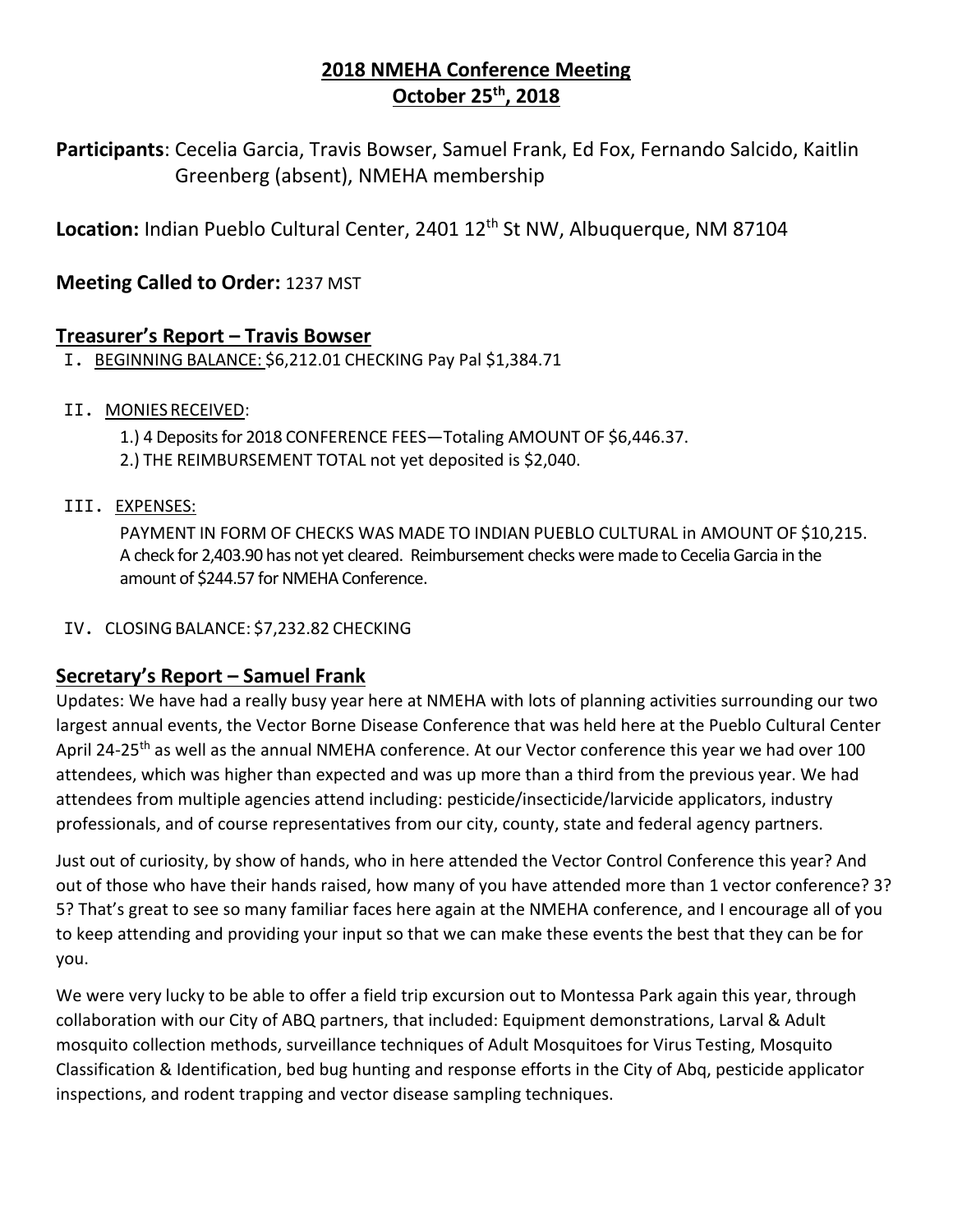I have to give a huge shout out to the City of Abq, for their incredible work to put on such informative and interesting hands-on activities to really give us an inside look into the fascinating world of control efforts actually being put into action to combat the spread of vector borne diseases.

We also worked on growing the ranks of NMEHA members this past year and are happy to report that we added an addition of 25 new members. Which reminds me to tell you all to PLEASE check your current membership status on the NMEHA website (NMEHA.org) to ensure that it is currently active and if not, PLEASE renew it as soon as possible!

So I'll keep this short and sweet for everyone, but I would just like to express, on behalf of all of the NMEHA Board members, our sincerest gratitude to all of you for the hard work you do to continue moving us forward as an organization. As some of the ideas you put forward this morning regarding ways to further promote NMEHA as an organization suggested, we really do rely on your input and feedback to help better the organization as a whole and help shape public opinion surrounding the excellent opportunities that NMEHA can provide to Environmental Professionals here in the State of New Mexico.

# **General Discussion:**

Recruitment of NMEHA members:

- CABQ Increase awareness about organization, did not know we existed and he was across the hall from NMEHA members.
	- o Suggestions for increasing awareness include: Handout flyers at other conferences throughout the year (example: SWANA conference), set up booths at conferences to recruit new members.
- NMEHA should partner with NM Public Health Association to increase collaboration efforts and our member #'s
- Set a goal to increase #'s of members by:
	- o Target industry professionals
	- o Have each member reach out to certain # of potential members and/or recruit folks within our own organizations to meet goal.
- NMEHA is an affiliate of NEHA, so work to have them advertise on our behalf (i.e. in emails, conference advertisements, etc.).
- Post trainings that are being offered through our departments/organizations on NMEHA website and/or advertise NMEHA on department/organization conference training flyers.
- Focus recently seems to have turned to retail/consumer food safety, maybe focus on some of the other environmental health/public health issues to increase interest for other EH professionals and industry professionals.
- Create a blog focusing on various environmental health related issues to increase educational awareness and promote NMEHA membership.
- Job postings for in-state/out-of-state positions on NMEHA website.
- Look into scholarship opportunities (Larry J. Gordon Award was a scholarship that was offered in the past).
- NMEHA Participation at University Job Fairs to recruit new members.
- Continue to reach out to our agency partners to promote new employee participation.
- Continue to provide updates to our website to increase information sharing and usability.
- Creating internship opportunities to assist with organization activities throughout the year.

#### **NMEHA ELECTION RESULTS**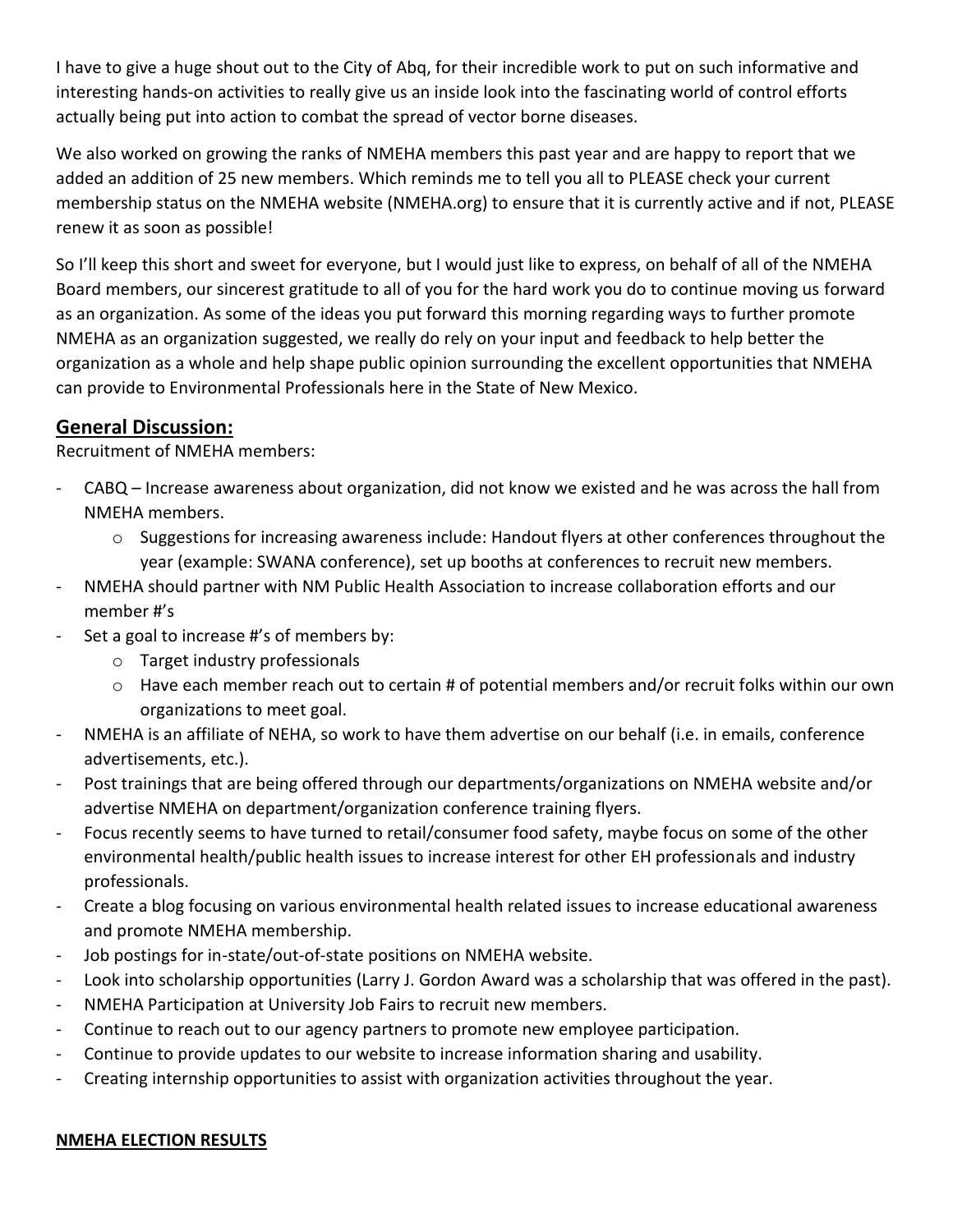| <b>President: Bart Ferris, CABQ</b>                                                    | <b>Board Members:</b> | Kaitlin Greenberg, CABQ  |
|----------------------------------------------------------------------------------------|-----------------------|--------------------------|
| <b>Treasurer: Travis Bowser, IHS</b>                                                   |                       | Kellison Platero, BERNCO |
| Secretary: Sam Frank, IHS                                                              |                       | Ed Fox, NMED             |
| Welcome to the newly elected NMEHA President and Board Members!                        |                       |                          |
| <b>NMEHA AWARD WINNERS</b>                                                             |                       |                          |
| President's Award: Shannon LaBeau BlueEyes, CABQ                                       |                       |                          |
| <b>Environmentalist of the Year: Antoinette Toya, IHS</b>                              |                       |                          |
| <b>Outstanding Contribution to Environmental Health: Shannon LaBeau BlueEyes, CABQ</b> |                       |                          |

**Anita Roy Award of Excellence:** Belinda Lucero, BERNCO

Congratulations to all of the 2018 NMEHA Award Winners!

### **Next Meeting:**

The next monthly NMEHA meeting will be held November 8<sup>th</sup>, 2018, at the Albuquerque Indian Health Center, Office of Environmental Health-Conference Room from 1100-1200 MST.

## **Meeting Adjourned:** 1330 MST

Meeting Minutes Submitted by Samuel Frank – NMEHA Secretary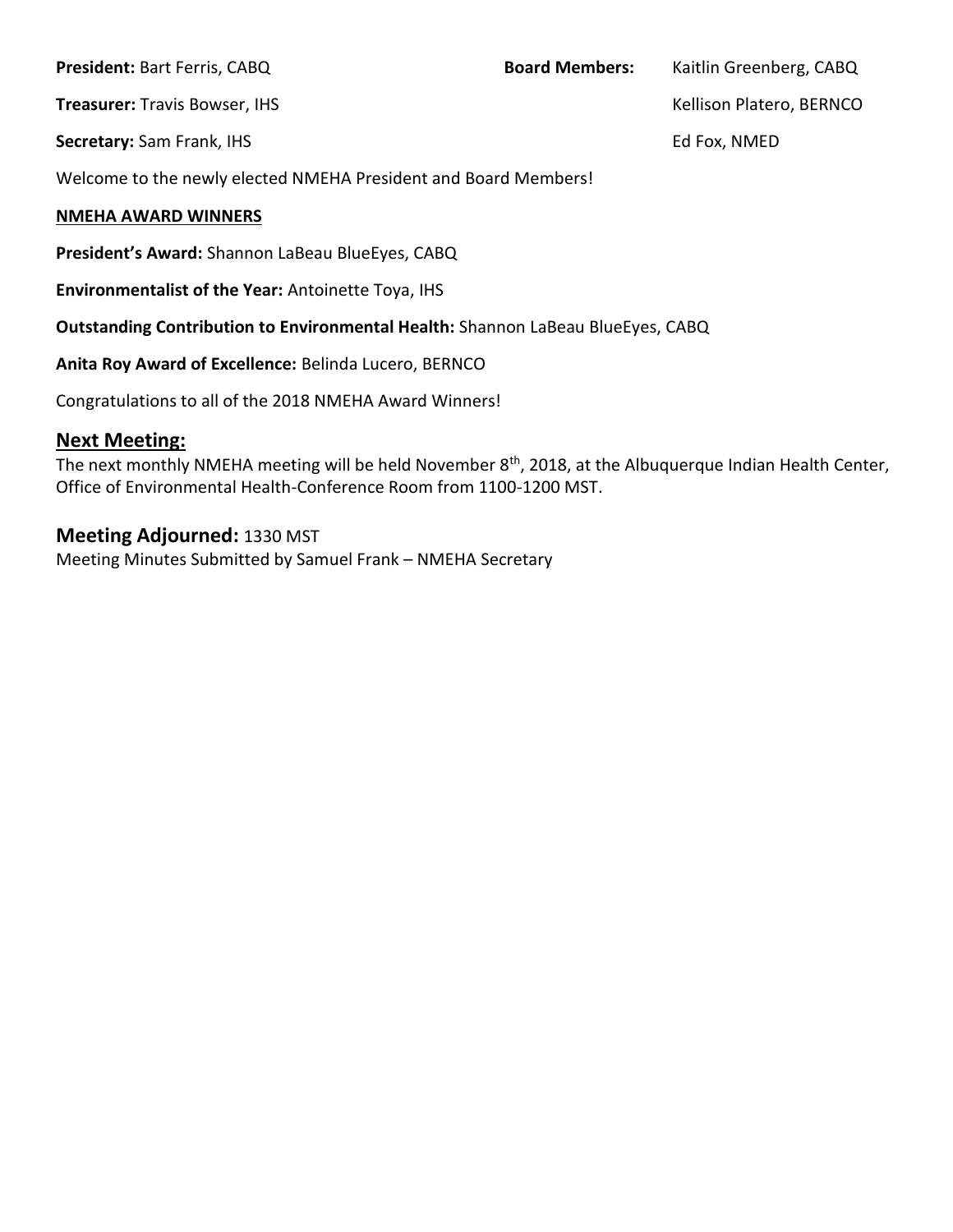# Letter from the Outgoing President

#### Dear Members,

My heartfelt congratulations and thanks to those new and returning members for making this year's conference and membership meeting a success. Special thanks goes out to Ed Fox for his efforts in recruiting membership from the State of New Mexico agencies.

We have a new board!! As Sam stated in the minutes the new board includes:

- President Elect Bart Faris City of Albuquerque
- Treasurer Travis Bowser Indian Health Services
- Secretary Samuel Frank Indian Health Services
- Board Members Ed Fox New Mexico Environment Department
- Kaitlin Greenberg City of Albuquerque and
- Kellison "Kell" Platero Bernalillo County

We also presented awards to the following members as follows:

 Environmentalist of the Year: This award is given to a NMEHA member who is employed full-time in Environmental Health and has provided a variety of much needed support to the communities that they serve as well as collaboration with other jurisdictions and community services.

#### **Congratulations to Antoinette Toya: Indian Health Services Environmentalist of the Year**

 Outstanding Contributions to Environmental Health: This award is given to an individual or entity that provides their communities with support, service and expertise. The award is not limited to NMEHA membership, but supports anyone or organization that exemplifies the desire to provide cohesiveness to New Mexico and its citizens.

#### **Congratulations to Shannon LaBeau-BlueEyes: City of Albuquerque Outstanding Contributions to Environmental Health**

 Anita Roy Award of Excellence: This award is given to an individual whose lifelong pursuit has been to provided support, knowledge and collaboration across the board and whose dedication to their profession is exemplified through their works by promoting the mentality that "We are all on the same page and collaboration is key to our success".

#### **Congratulations to Belinda Lucero: Bernalillo Count Anita Award of Excellence**

 President's Award: This award is given by the president as he/she sees fit, to the individual who has provided the support, expertise and commitment to the organization as a whole.

#### **Congratulation to Shannon LaBeau-BlueEyes: City of Albuquerque President's Award**